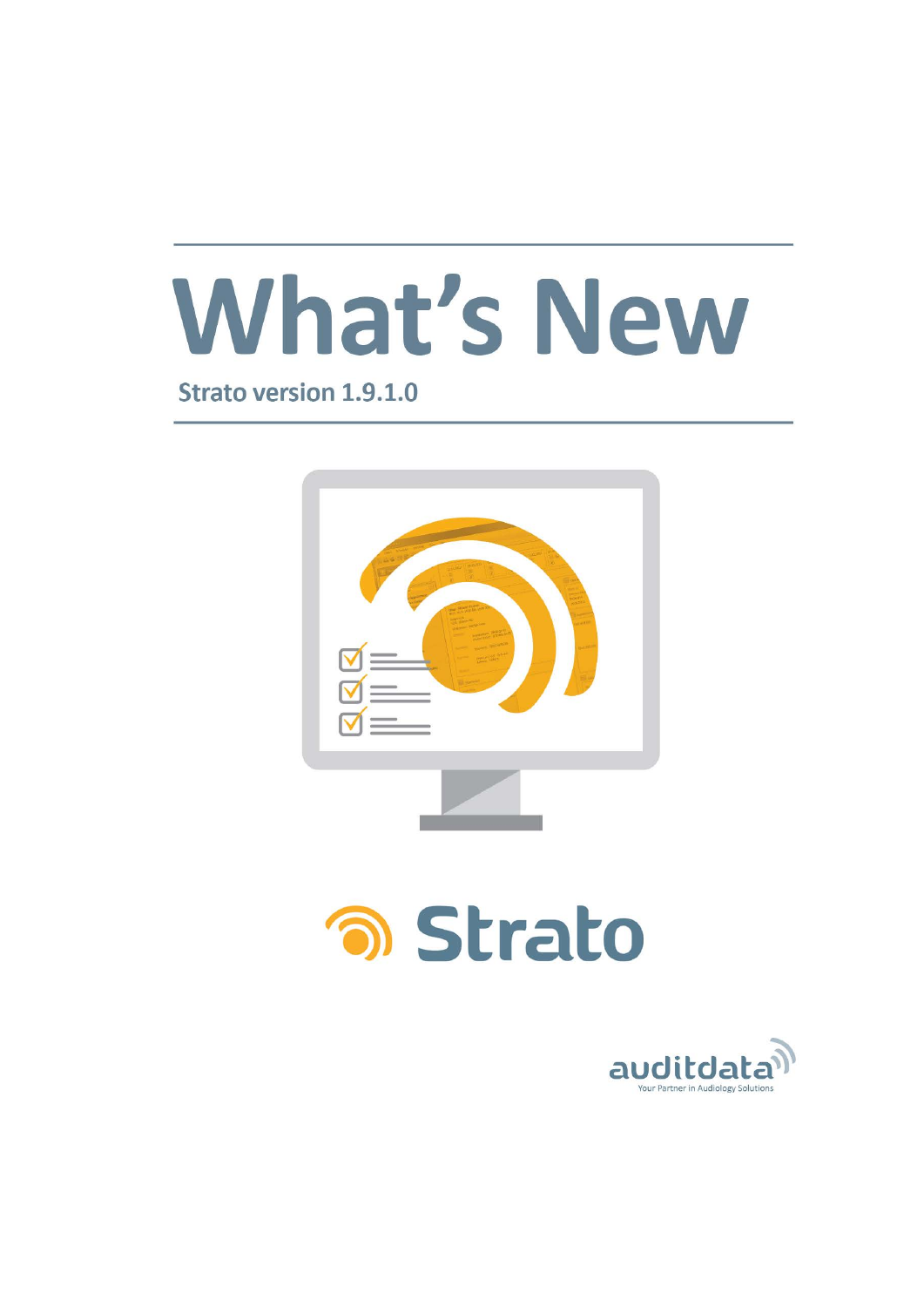# **Table of Contents**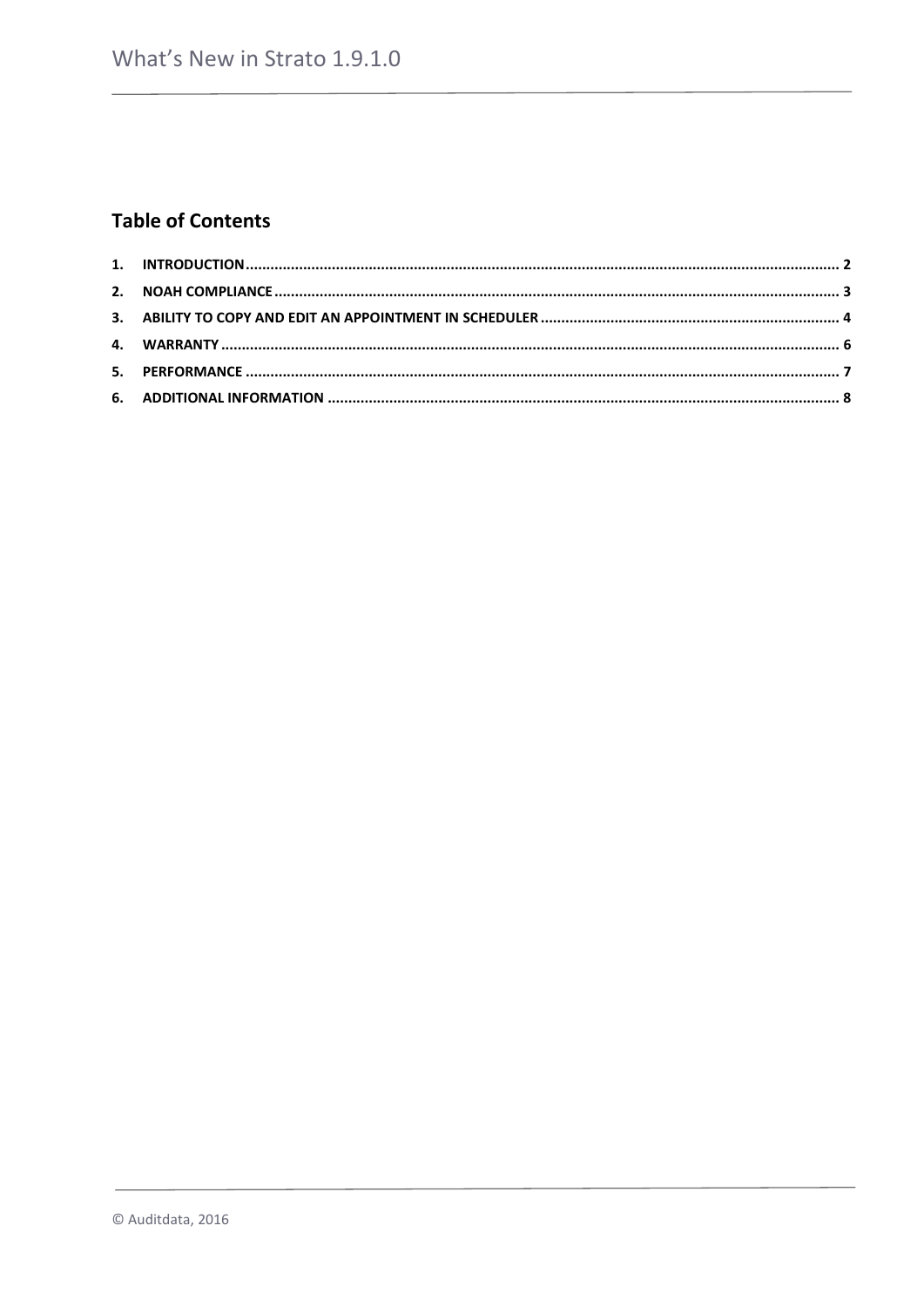#### <span id="page-2-0"></span>**1. Introduction**

The purpose of this document is to give you an overview of the new and modified features in Strato 1.9.1.0.

The available languages are English, Danish, Swedish, Norwegian, and Spanish. Strato v.1.9.1.0 is certified to NOAH 4 and works with Noah v.4.6.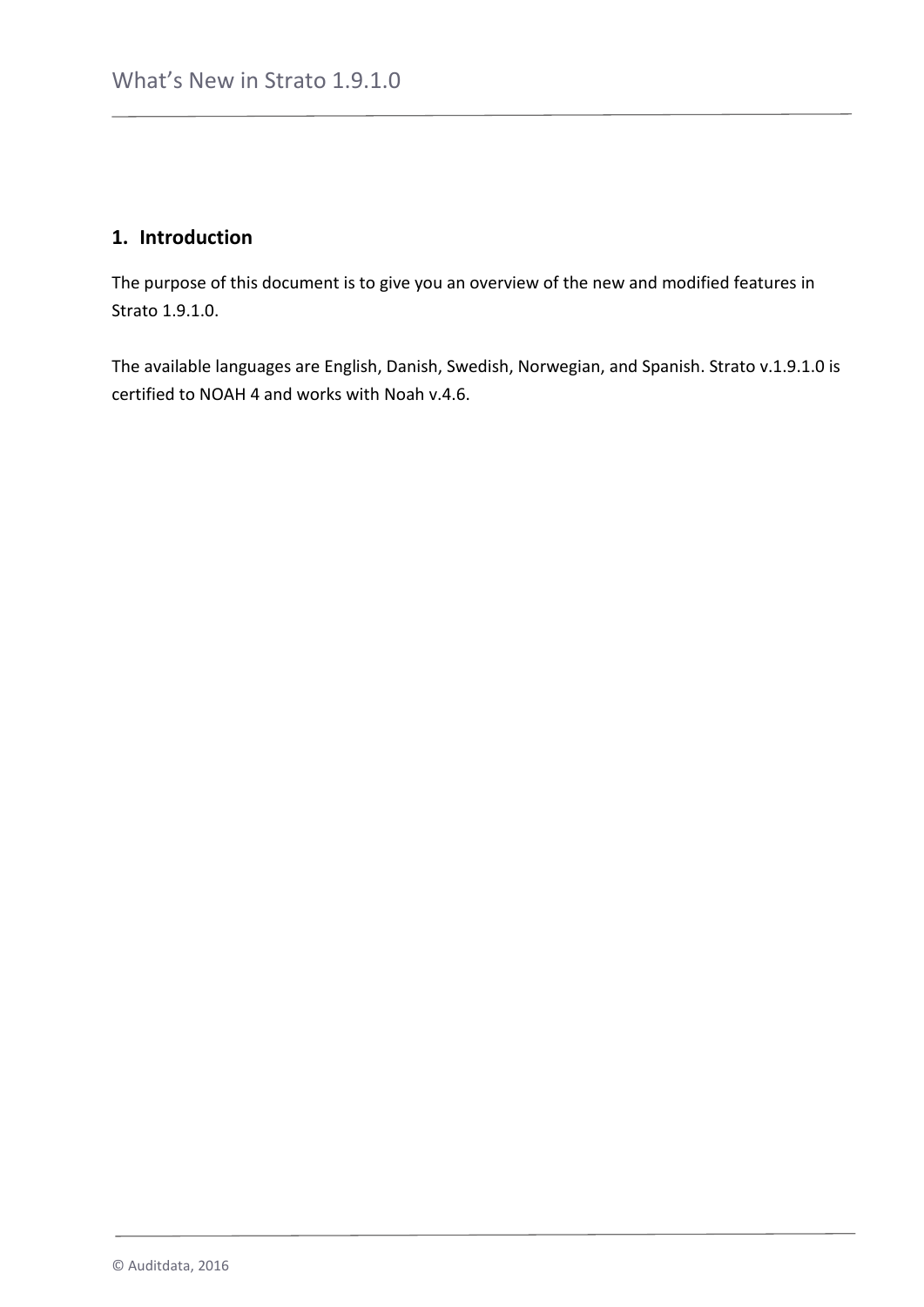## <span id="page-3-0"></span>**2. Noah compliance**

Strato v1.9.1.0 is certified for Noah v4.6 (the most recent release of Noah from HIMSA). Therefore, Strato will automatically update Noah to v4.6 when installing or updating Strato.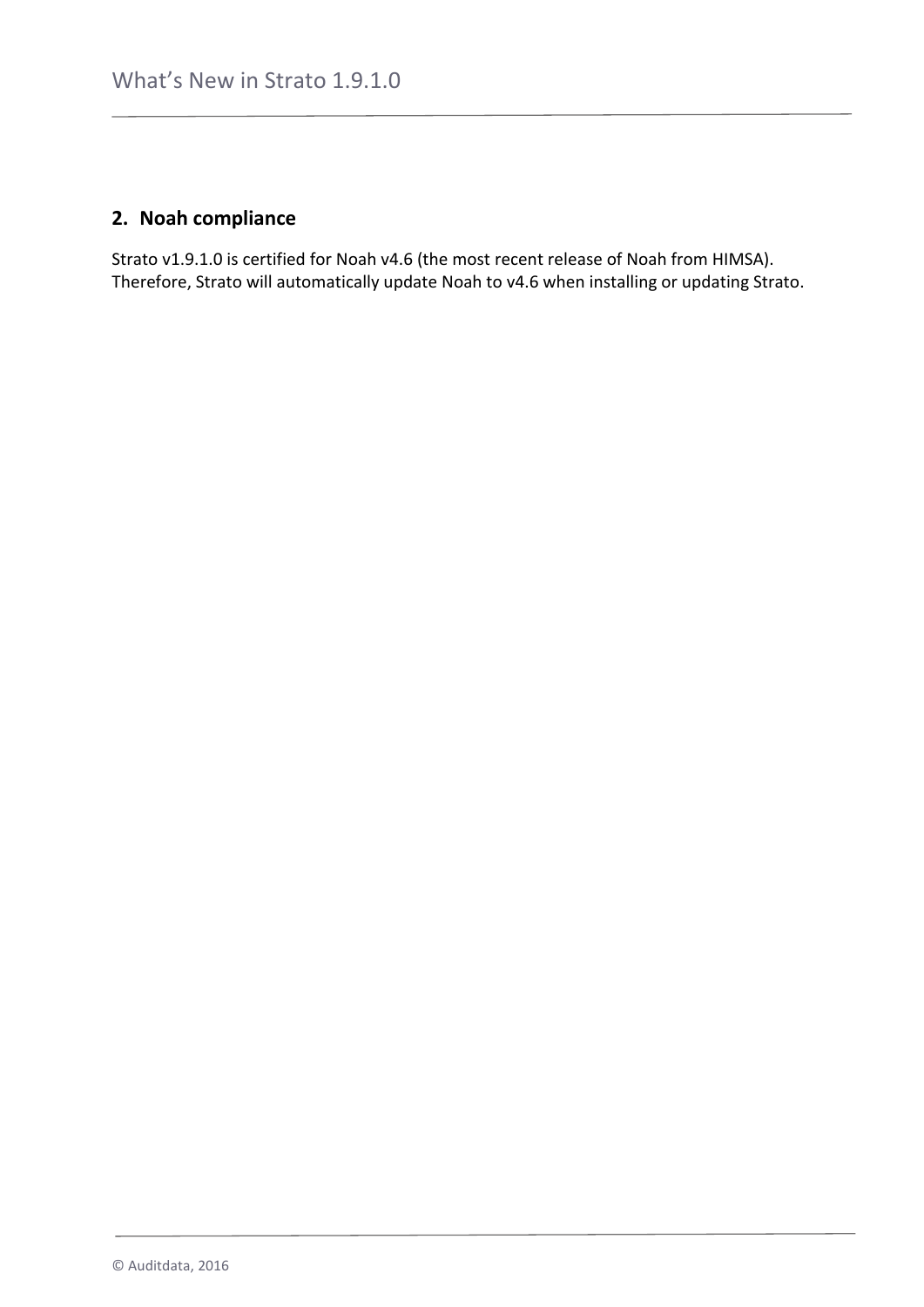#### <span id="page-4-0"></span>**3. Ability to copy and edit an appointment in SCHEDULER**

We have improved the usability when creating the next appointment for a client. You simply select the existing appointment, right-click it and select **Copy Appointment**.

| File |               | Client  | Scheduler<br><b>EXPLORE</b>   | <b>Tools</b><br>Help            |                         |                    |            |
|------|---------------|---------|-------------------------------|---------------------------------|-------------------------|--------------------|------------|
| 輵    |               |         | 画图图面                          |                                 |                         |                    |            |
|      |               |         |                               |                                 |                         |                    |            |
|      |               |         |                               |                                 |                         |                    |            |
|      |               | Loading | ≺<br>⋗                        | 25 September - 05 November 2016 |                         |                    |            |
|      |               |         | $\overline{6}$<br>Week<br>Day | Work week                       | <b>Month</b>            |                    |            |
|      |               |         | Sunday                        | Monday                          |                         | Tuesday            | Wednesday  |
|      |               |         | 25/09/2016                    | 26/09/2016                      |                         | 27/09/2016         | 28/09/2016 |
|      |               |         |                               |                                 |                         |                    |            |
|      |               | Week 40 |                               |                                 |                         |                    |            |
|      |               |         |                               |                                 |                         |                    |            |
|      |               |         |                               |                                 |                         |                    |            |
|      |               |         | 02/10/2016                    | 03/10/2016                      |                         | 04/10/2016         | 05/10/2016 |
|      |               |         |                               | Mr. James Dellingpole           |                         |                    |            |
|      |               | Week 41 |                               |                                 | $\overline{\mathbf{x}}$ | Edit Appointment   |            |
|      |               |         |                               |                                 |                         | Copy Appointment   |            |
|      |               |         |                               |                                 | $\mathbf{\bar{x}}$      | Delete Appointment |            |
|      |               |         | 09/10/2016                    | 10/10/2016                      |                         | Print Reminder     | 12/10/2016 |
|      |               |         |                               |                                 | É                       | Change status<br>þ |            |
|      |               |         |                               |                                 |                         | Open Client screen |            |
|      |               | Week 42 |                               |                                 | ನ                       | Edit Client        |            |
|      | <b>Office</b> |         |                               |                                 | ΙQΪ                     | View Client        |            |
|      |               |         |                               |                                 |                         |                    |            |

Strato will create a copy of the appointment where you can make the required changes (i.e. modify the date and time, change the appointment type or make any other changes) and save the new appointment.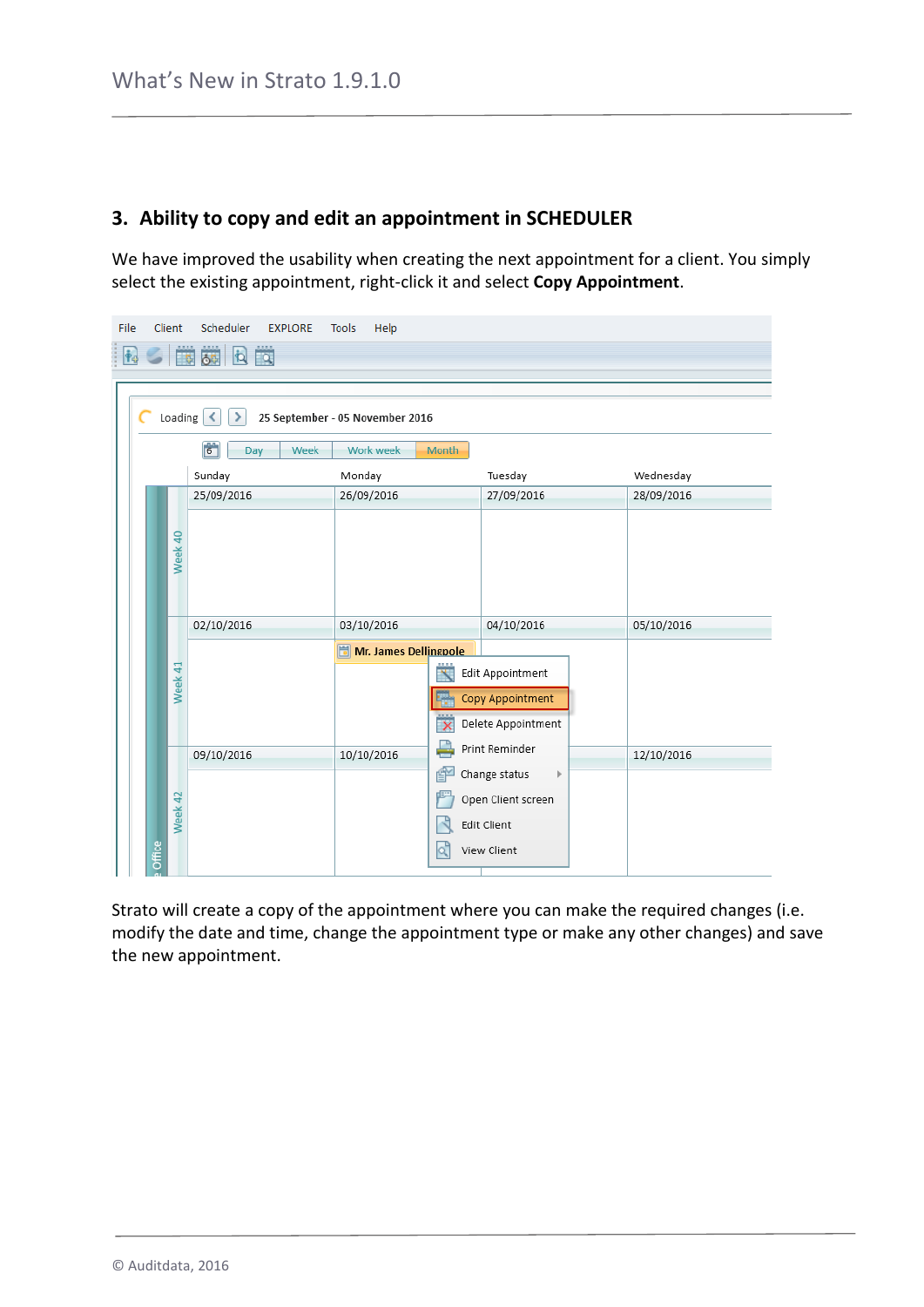| <b>Create Appointment</b>      |                                                      |                   |                         | 窓                       |
|--------------------------------|------------------------------------------------------|-------------------|-------------------------|-------------------------|
| <b>Appointment Details</b>     |                                                      |                   |                         |                         |
| <b>Client</b>                  | Mr. James Dellingpole                                |                   |                         | 韦<br>ρ                  |
| Location                       | <b>Odense Office</b><br>$\overline{\mathbf{v}}$      | <b>Start Time</b> | 骨<br>14:00<br>03-Oct-16 | e                       |
| Resource                       | <b>FirstName LastName</b><br>$\overline{\mathbf{v}}$ | End Time          | 愩<br>14:30<br>03-Oct-16 | $\bigoplus$             |
| <b>Status</b>                  | Rescheduled<br>$\overline{\mathbf{v}}$               |                   |                         |                         |
| <b>Appointment Type</b>        | Repair<br>$\overline{\mathbf{v}}$                    | Outcome           | Purchase confirmed      | $\overline{\mathbf{v}}$ |
| Created by                     | adm adm                                              | Modified by       |                         |                         |
| <b>Notes</b>                   | Requires repair and additional fitting.              |                   |                         |                         |
|                                |                                                      |                   |                         |                         |
|                                |                                                      |                   |                         |                         |
| <b>Referral Source Details</b> |                                                      |                   |                         |                         |
|                                |                                                      |                   |                         |                         |
| Follow-up Visit                |                                                      |                   |                         |                         |
| Referral Source                | $\overline{\phantom{a}}$                             |                   |                         |                         |
| Subcategory                    | $\overline{\mathcal{L}}$                             |                   |                         |                         |
| <b>Notes</b>                   |                                                      |                   |                         |                         |
|                                |                                                      |                   | Save                    | Cancel                  |
|                                |                                                      |                   |                         |                         |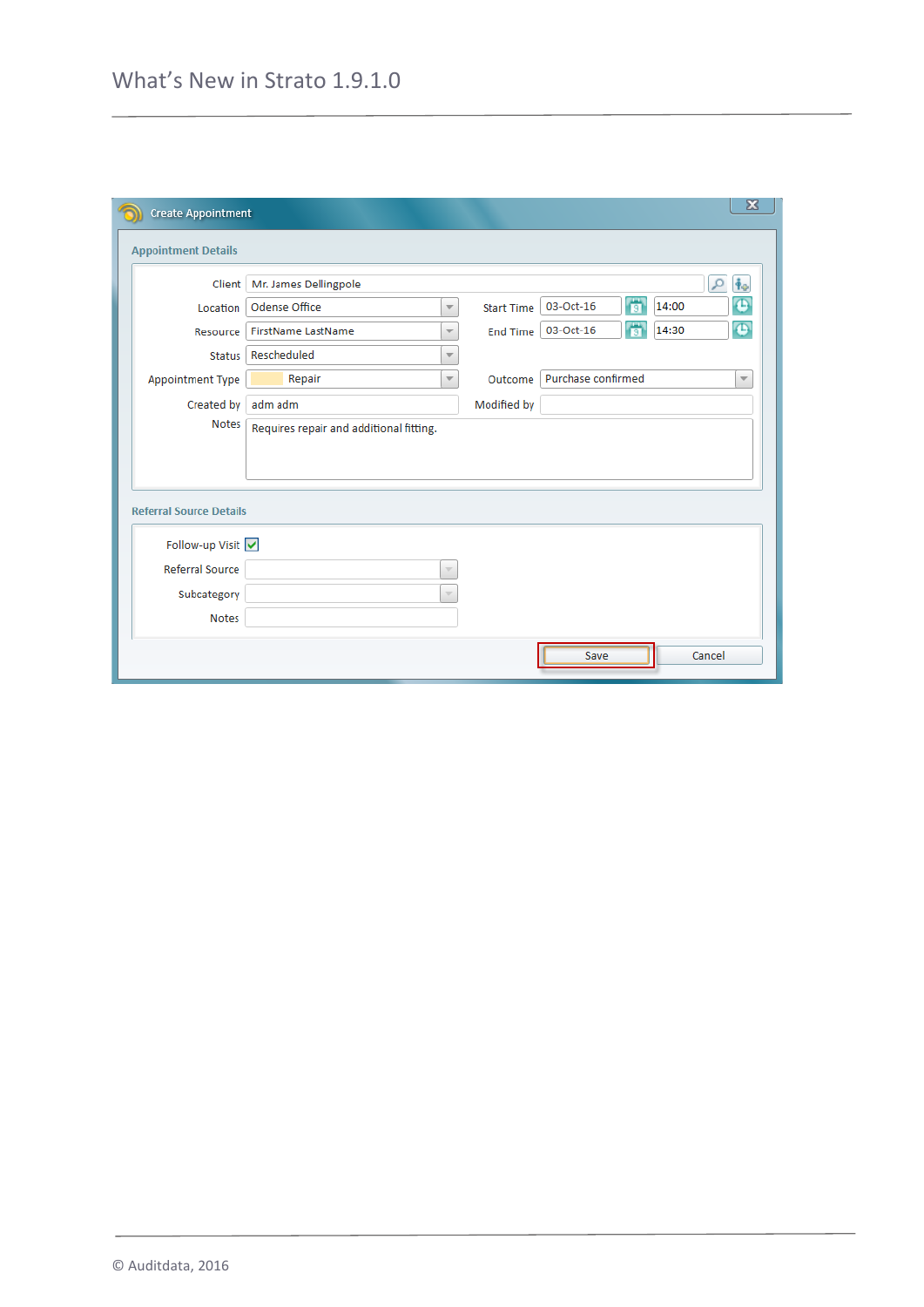#### <span id="page-6-0"></span>**4. Warranty**

Strato now has a more flexible way of handling warranty. We have added a new article type "Warranty" so you can easily add services (for example - "Four years warranty") and then get an overview of your sales of such services within the EXPLORE view.

In the **Sale** tab for the client, we display a list of items with an assigned serial number. This allows you to set the newly created "Warranty Expiration date" for the relevant products.

| <b>Purchase Date</b> | Article    | <b>Type</b> | S/N   | Warranty Exp.                       |
|----------------------|------------|-------------|-------|-------------------------------------|
| 05-10-2016           | <b>HIA</b> | HI CIC      | 45687 | $05-10-2022$ =                      |
| 05-10-2016           | <b>HIA</b> | HI CIC      | 56874 | 05-10-202<br><b>Extend Warranty</b> |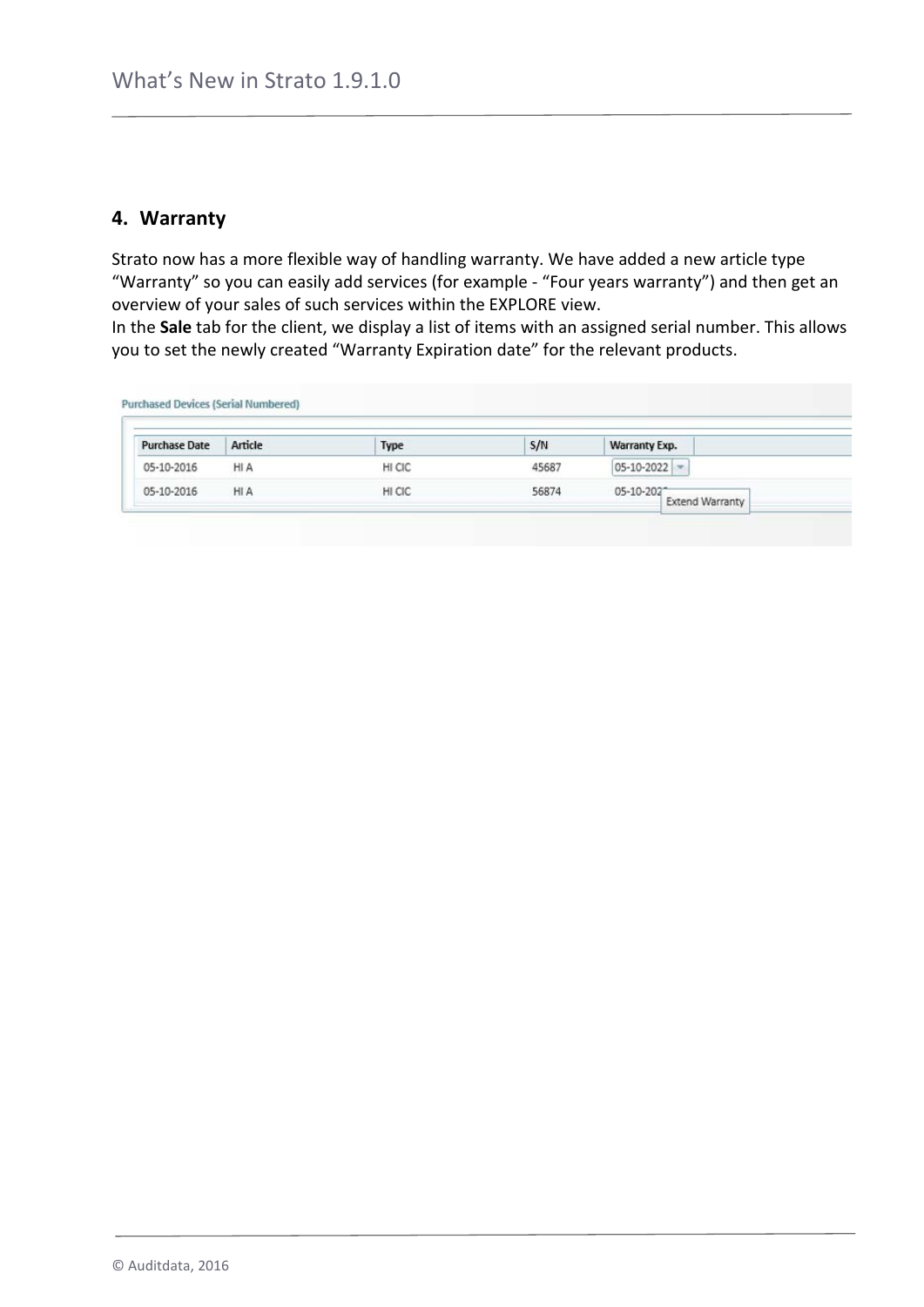## <span id="page-7-0"></span>**5. Performance**

We are constantly monitoring the use and performance of Strato. We pay attention to which functionality is used most often, the response time etc. Based on this real-life data, we are able to optimise Strato continuously.